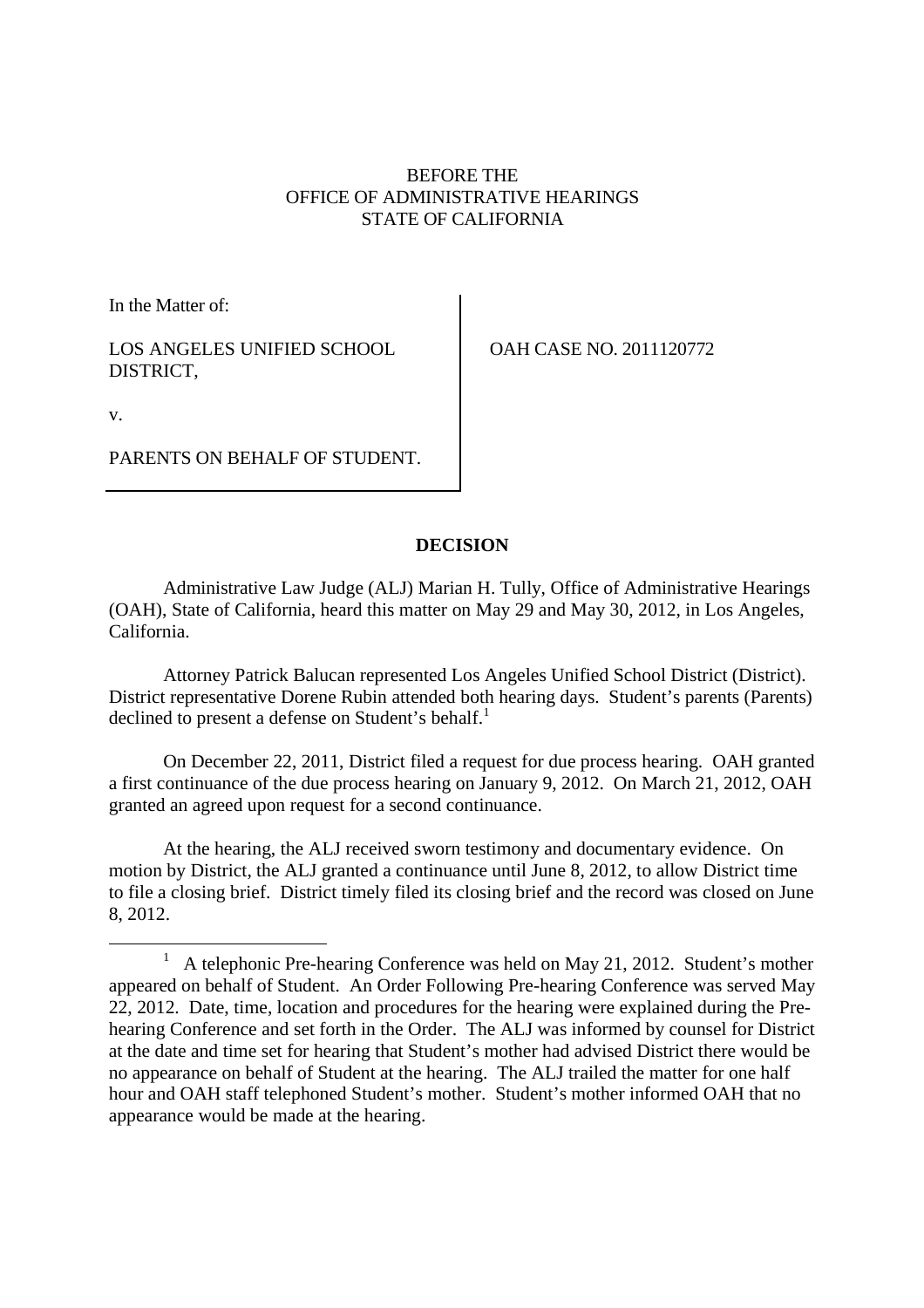#### ISSUE

Was District's individualized education program (IEP) dated June 13, 2011, an offer of a free appropriate public education (FAPE) in the least restrictive environment (LRE)?

#### FACTUAL FINDINGS

1. At the time of hearing, Student was six years old and resided with Parents within the District. Student was determined to be eligible for special education and related services under the category of autism on July 23, 2008.

2. Student's last consented-to IEP was dated June 17, 2010, and was the result of a settlement agreement. Pursuant to the settlement agreement and the June 17, 2010, IEP, Student attended Cheerful Helpers, a non-public preschool, for the 2010-2011 regular and extended school year (ESY) with related services provided by District. The related services included 90 minutes of language and speech (LAS) therapy per week and 30 minutes of occupational therapy (OT) per week at Third Street Elementary School, Student's school of residence.

3. The settlement agreement also required District to conduct multidisciplinary assessments and convene an IEP team meeting for the 2011-2012 school year. These assessments were completed in May and June 2011. Student was assessed in the areas of academics, social/emotional functioning, LAS, and motor abilities. The IEP team met on June 13, 2011 to discuss the assessments.

#### *Assessments*

4. Veronica M. Ricci assessed Student in June 2011 and prepared a Psycho-Educational Report on June 12, 2011. Ms. Ricci was employed by the District for 14 years as a bilingual school psychologist. Her primary duties with the District were conducting student assessments and providing student counseling. Ms. Ricci holds a bachelor's degree in psychology, a master's degree in counseling, and a master's degree in educational psychology. She holds a pupil personnel services (PPS) credential. The PPS credential allows her to practice as a psychologist in a school setting. Ms. Ricci credibly testified at the hearing and demonstrated she was qualified to offer opinions in connection with Student's unique needs in the educational setting.

5. Ms. Ricci assessed Student to determine his present social/emotional functioning levels and to develop an appropriate placement and level of services to meet Student's academic needs in the least restrictive environment. Ms. Ricci's assessment included a review of Student's previous assessments, previous IEP documents, reports from Cheerful Helpers, classroom observation during directed lesson and free play, interviews with Student's mother (Mother) and Student, and standardized testing.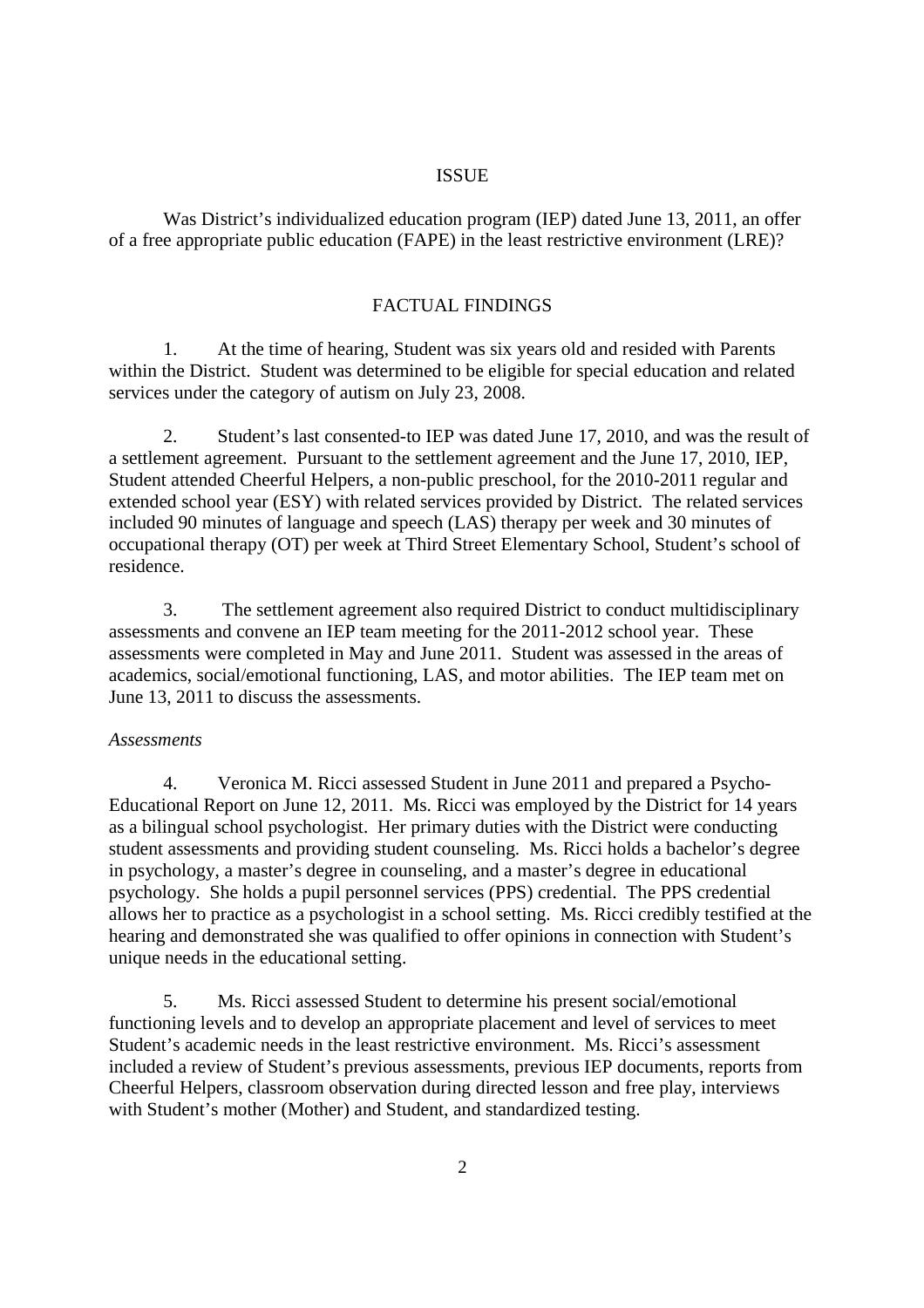6. Assessment materials included the Achenbach Teacher Report Form (TRF), the Conners Teacher Profile, Third Edition, the Conners Parent Profile, Third Edition, the Achenbach Child Behavior Check List (CBL), the Childhood Autism Rating Scale (CARS), and the Asperger Syndrome Diagnostic Scale (ASDS). The assessment materials were selected and the procedures were valid for the purposes for which they were used, the materials were administered in Student's primary language of English, selected to be nondiscriminatory and were administered without regard to race, gender or culture. The tests were administered in accordance with the producer's instructions and the results were valid and reliable.

7. The TRF and Connors Teacher Profile, Third Edition, are ratings scales completed by a student's teachers. The TRF is designed to identify behavior characteristics and provide information as to the student's social/emotional adjustment. Student's TRF scores in "Total Problems," "Internalizing," and "Externalizing," were classified as clinical. Student's scores in "Anxious/Depressed" and "Social Problems" were borderline clinical. Student's scores in "Withdrawn, Somatic Complaints, Thought Problems, Attention Problems, Delinquent Behavior, and Aggressive Behavior" ranked within normal range, as did subscales for both "Inattention" and "Hyperactivity-Impulsivity." The Conners Teacher Profile focused on attention and externalized behavior. The Connors Teacher Profile is norm referenced for students between the ages of six and 18. At the time of the assessment, Student was five years, 10 months, of age. Ms. Hylton used the test as an informal criterion reference, e.g., the number of letters in the alphabet Student was able to write. She did not use this test to arrive at her conclusions. Ratings from the Connors Teacher Profile suggested Student had atypical inattention, aggression, opposition, and social skill deficits for a male his age. Overall, ratings from these two teacher observation reports indicated Student was able to perform academically and make steady academic progress, but his social and adaptive impairments hindered his ability to function in the classroom.

8. The CBL and Connors Parent Profile are ratings scales completed by parents to obtain information about a child's behavior and social/emotional adjustment. Parents' CBL revealed clinically elevated scores in "Total Problems," "Internalizing," "Externalizing," "Withdrawn," "Anxious/Depressed," "Social Problems," "Thought Problems," "Attention Problems," and "Aggressive Behavior." "Somatic Complaints" were within normal range. These results indicated problems related to withdrawal, anxiety, social relationships, inattention, rule breaking and aggression. These behaviors were more pronounced in the home environment than in the school environment. Parents' response in the Connors Parent Profile indicated elevated scores for aggression, hyperactivity, and impulsivity, and deficits in learning and executive functioning. Ratings from the two parent observation reports indicated Student's impairments affected his academic and social functioning and hindered the overall quality of home life.

9. Ms. Ricci administered the CARS and ASDS ratings scales. Student registered in the mild to moderate range within the autism spectrum.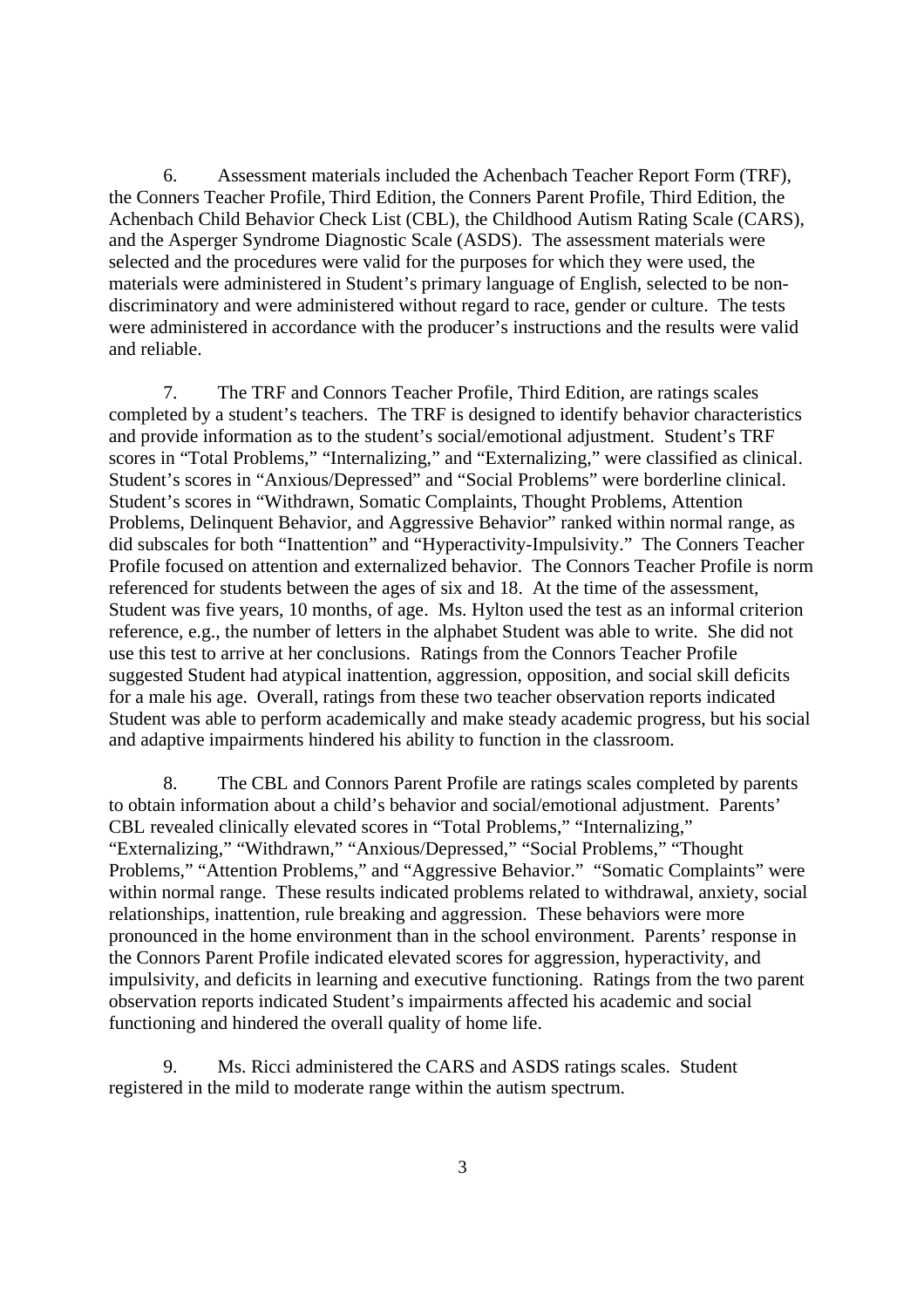10. Ms. Ricci used both formal and informal processes in a clinical interview with Student. Because of Student's age and maturity level, Ms. Ricci used several processes including conversational questions, sentence completion, feelings statements, and Draw-a-Person. Based on this interview, Ms. Ricci concluded Student was basically a happy child, with positive feelings about his home, his mother, and his family, but he worried about his behavior and that he would not do well.

11. Ms. Ricci observed Student in his classroom participating in a directed lesson for approximately one half hour and in free play for approximately 15 minutes. There were seven other male students, one teacher and four assistants in the classroom. The adults were seated intermittently between students. There was no adult beside Student. Student completed tasks, raised his hand to answer questions, and was easily redirected when off task. He was not distracted by the noise level in the classroom or by disruptive behavior by his classmates. He occasionally appeared disengaged and did not contribute to class discussion. He did not play with his classmates during free play. Eventually, with prompting from the preschool director, he engaged in conversation with a classmate about a character he was building with Play Doh. The conversation ended as he became more focused on building his character. He became distressed and cried during a three minute conversation with the director when the director asked him to retrieve a "mouth" from a tray to replace pickle slices he used to represent a mouth on his character. Ms. Ricci also interviewed Mother and reviewed reports provided by Student's preschool. Student's behavior as shown in the classroom and reported by Mother was consistent with the results of the tests administered and the ratings obtained. Student was able to function in the classroom at age/grade level although Student demonstrated deficits in attention, social skills, transitioning, distractibility and self-control. He also demonstrated high activity level, anxiety, hyper-emotionality, and a tendency to withdraw from non-preferred tasks.

12. Ms. Ricci concluded, based upon the ratings scales, interviews with Mother and Student, Student's medical reports, school records, and her own observations, that Student was a well behaved, imaginative, charismatic and bright child, who enjoyed the learning process, was able to participate in familiar classroom routines, had adequate selfhelp skills, and had grade level academic skills. However, Student's autistic-like behaviors impacted his classroom performance, his ability to interact with typical peers, interfered with his ability to sustain attention, concentration and effort, and adversely affected his educational performance and progress. Student had difficulty with adaptability, selfregulation, flexibility of thought, perseverative thinking, excessive worry, selective attention, difficulty with transitioning, distractibility, and high activity levels. Ms. Ricci opined these behaviors, with appropriate related services, would not impede Student's ability to attend a general education kindergarten class and function at grade level.

13. Ms. Ricci summarized her findings in a written report that was provided to Student's parents and discussed at an IEP team meeting on June 13, 2011.

14. Rowena Galam was a District occupational therapist. Her duties included student assessment and treatment, individually and in collaboration with teachers, parents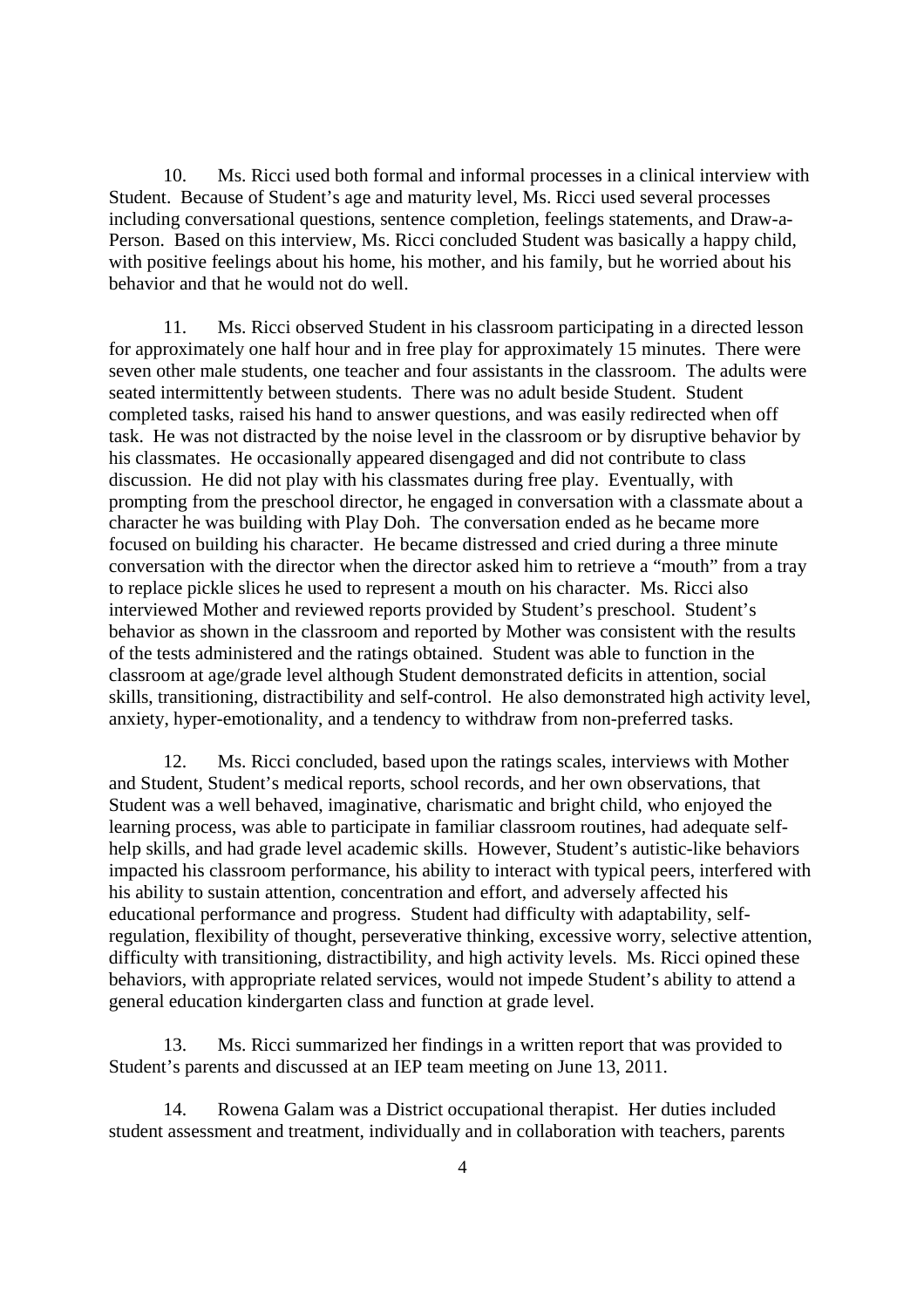and other service providers. She was employed by District for eight years. Before she came to District, she was an occupational therapist at a private pediatric clinic for two years. Ms. Galam holds a bachelor's degree, a California license and certification in OT. Ms. Galam demonstrated that she was qualified to offer opinions in connection with Student's occupational therapy needs in the educational setting.

15. Ms. Galam provided school based OT for Student for the 2009-2010 and 2010-2011 school years. The treatment was provided at Third Street Elementary School while Student was attending Cheerful Helpers. Ms. Galam performed OT assessments in 2010 and 2011. Ms. Galam assessed Student over a four day period in May 2011. She prepared a written report on May 31, 2011.

16. Ms. Galam used the Ecological Model of Student Performance in her assessment. This model is used to establish the student's present level of performance (PLOP) taking into account the student's curriculum, educational environment and abilities. Ms. Galam interviewed Student's teacher and Mother, observed Student at Cheerful Helpers, conducted one-to-one testing through observation and work samples at Third Street Elementary School, and used the Visual Motor subtest of the Miller Function and Participation Scales (MFUN). Assessment procedures and materials were selected and valid for the purposes for which they were used, administered in Student's primary language of English, and without regard to race, gender or culture. Tests were administered in accordance with the producer's instructions and the results were valid and reliable.

17. The OT assessment showed Student met his goals from 2010. Ms. Galam further concluded that Student demonstrated adequate neuromuscular skills and fine motor skills. Student's ability to process and modulate tactile information, vestibular information, motor planning and his body awareness (proprioception), were adequate. Student had moderate difficulty with visual motor skills in letter formation. Ms. Galam concluded Student required OT. Accordingly, Ms. Galam recommended adapted writing strategies and opportunities for visual motor development. Student also demonstrated adequate organization of behavior and attention to participate in grade level classroom tasks but had difficulty in participating in non-preferred tasks. This difficulty could be attributed to behavior rather than sensory/motor development. Ms. Galam observed Student was more successful participating in non-preferred tasks when behavioral strategies included visual reinforcers, rewards, consequences, and verbal praise.

18. Ms. Galam summarized her findings in a written report that was provided to Parents and discussed at an IEP team meeting on June 13, 2011.

19. Dawn Salyards was a District LAS pathologist assigned to Third Street Elementary School, and a pre-school clinic at that location, for 13 years. Her duties included screening children to determine whether they might require services, providing therapy, conducting assessments, and providing teacher and parent education. Before she was employed by District, Ms. Salyards was employed for over four years as a LAS pathologist at a rehabilitation center associated with a hospital. Ms. Salyards holds a bachelor's and a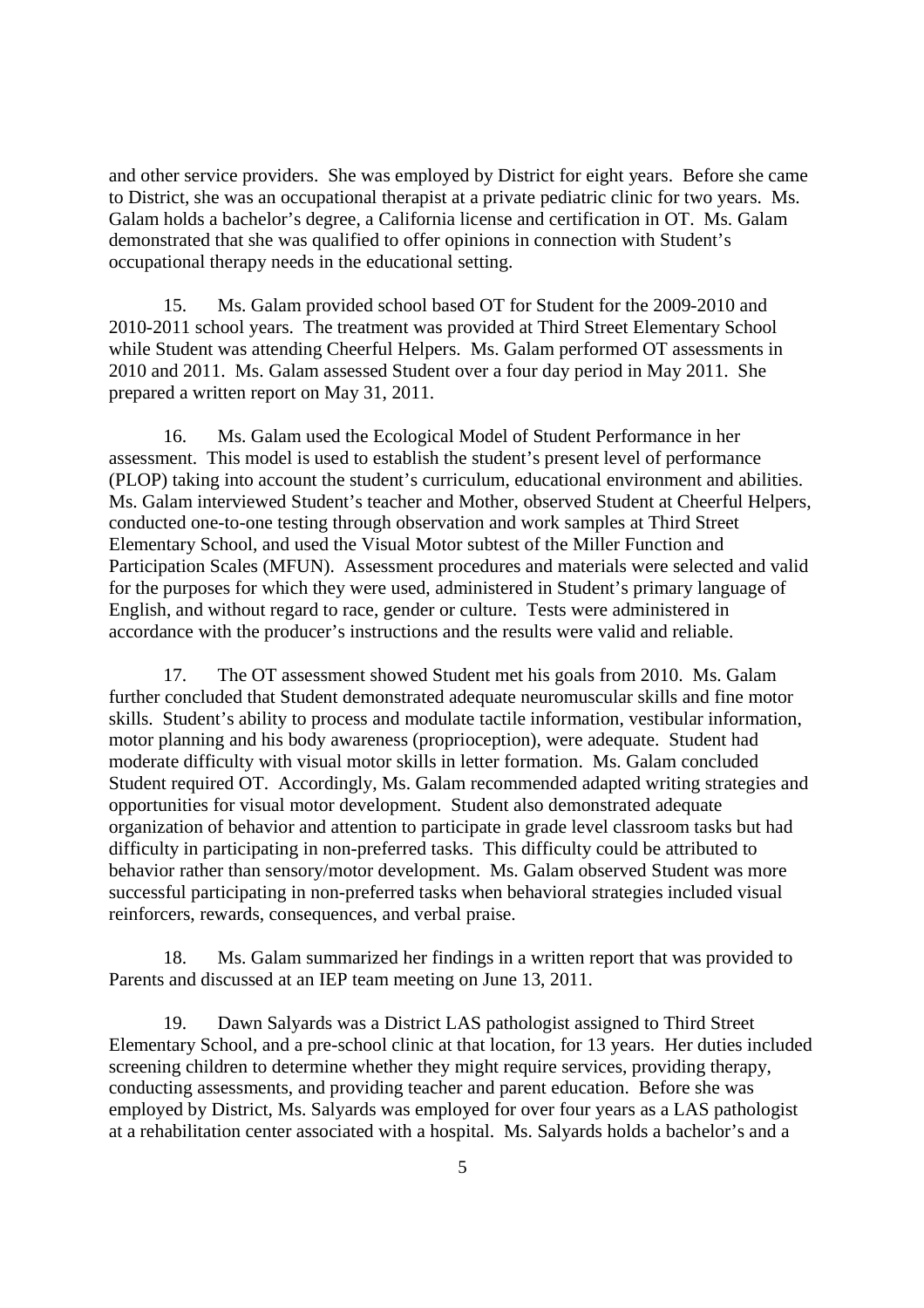master's degree in communicative disorders, a certificate of clinical competence from the American Speech-Language Hearing Association and a ryan clear credential. Ms. Salyards was Student's speech therapist for two school years, 2009 - 2010 and 2010 - 2011. Ms. Salyards was qualified to offer an opinion as to Student's unique LAS needs.

20. Ms. Salyards assessed Student in May 2010 and in April 2011. The 2011 assessment was a comprehensive review to prepare for Student's transition to kindergarten. She prepared a written report of the 2011 assessment on May 28, 2011. Ms. Salyards' assessment included a battery of standardized tests. The standardized tests administered and the procedures used were selected and administered so as to avoid racial, cultural or sexual discrimination, valid for the purpose, administered in Student's primary language of English, and in accordance with the instructions of the producers. Ms. Salyards also conducted clinical observation, interviewed Mother, and reviewed Student's LAS therapy progress, a language sample, and a report from the director of Cheerful Helpers.

21. Ms. Salyards administered the following assessments and Student achieved the following results: Expressive One-Word Picture Vocabulary Test (EOWPVT), 58th percentile for students his age; Receptive One-Word Picture Vocabulary Test (ROWPVT), 48th percentile; Comprehensive Assessment of Spoken Language (CASL), 82nd percentile; Antonyms, 65th percentile, Syntax Construction, 53rd percentile; Paragraph Construction, 90th percentile, and Pragmatic Judgment, 90th percentile. These results were within the average range or higher. Student's Language Sample based upon a picture description task using conversation with the pathologist demonstrated Student's vocabulary and word choice were within average range, but his pragmatic skills, including the ability to carry on a conversation, to make needs and ideas known, and his ability to stay on topic, were below average.

22. Ms. Salyards concluded, based upon standardized tests, parent interview, school report, and her individual assessment, that Student's receptive and expressive language skills were within average range. His language skills were functional and interactive, but Student continued to have a mild deficit in pragmatic language. Student's articulation was age appropriate and intelligibility was at 95 percent or greater accuracy. Student met the goals and objectives from his 2010 IEP. Student's areas of need included frequent perseveration on topics or objects, difficulty engaging in conversation and appropriate behavior with same age peers, and disruptive behaviors throughout therapy sessions which impacted his ability to benefit from therapy. Student's pragmatic skills were impacted by behaviors typically demonstrated by children with autism.

23. Ms. Salyards summarized her findings in a report that was provided to Parents and discussed at the IEP team meeting on June 13, 2011.

24. Tracy Hylton was employed with District for 16 years. She had been in her current position as an itinerant resource specialist for two years, and had previously been a school site based resource specialist for 11 years, as well as a teacher in a special day class for three years. As an itinerant resource specialist she conducted assessments and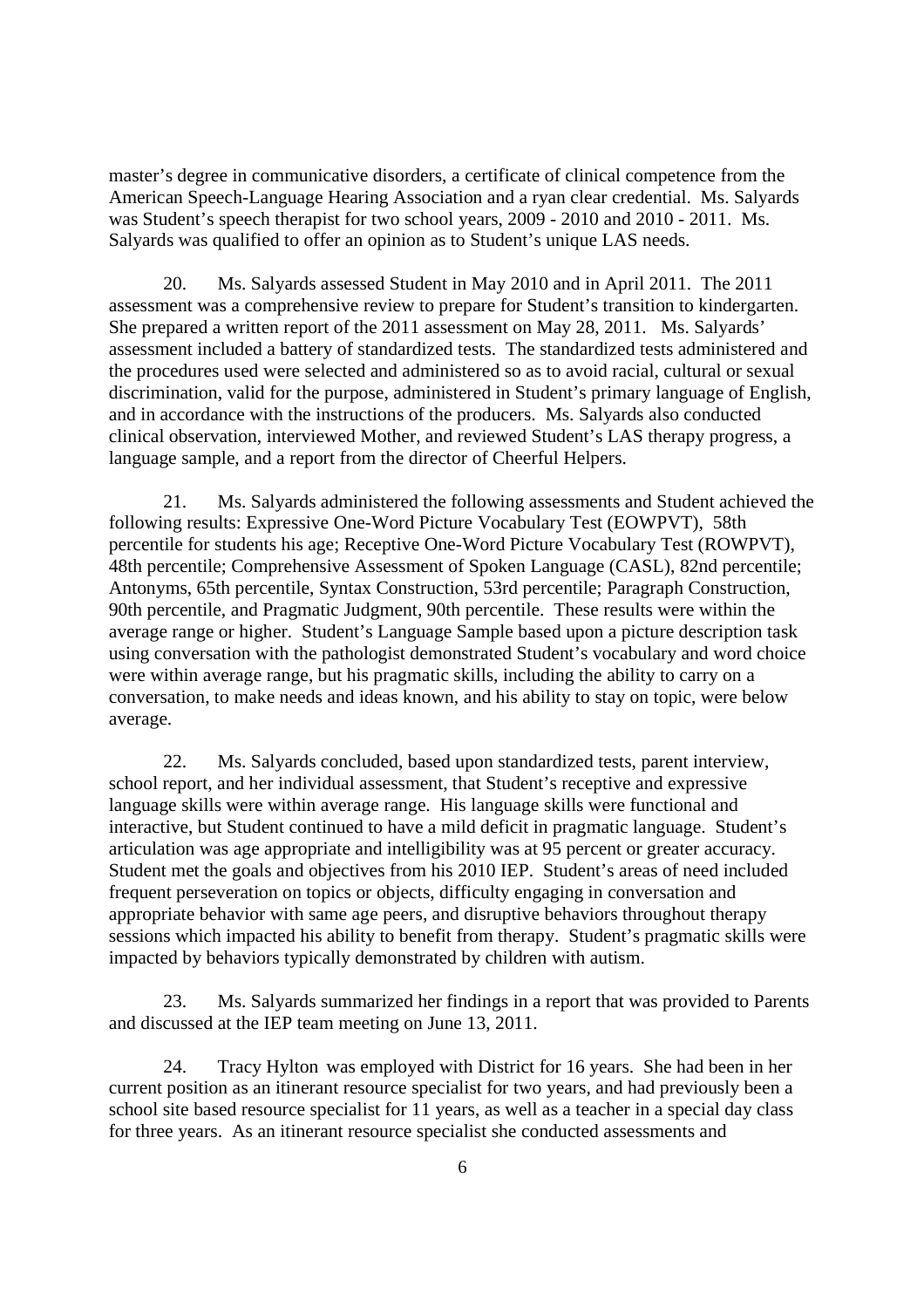implemented IEP services. Before Ms. Hylton became employed by District, she taught in a special needs private school in Connecticut for three years. Ms. Hylton holds a bachelor's degree in general education and special education, a master's degree in special education, a general education credential, a ryan cpecialist credential, and a resource specialist certificate. Ms. Hylton was qualified to offer an opinion as to Student's unique needs.

25. Ms. Hylton conducted an Academic Assessment of Student on May 27, 2011. She prepared a written report of her assessment on June 10, 2011. In preparing her academic assessment, Ms. Hylton considered reading, math, writing, listening, speaking, behavior and vocational ability. Ms. Hylton's assessment included the Kaufman Test of Educational Achievement, Second Edition (KTEAII), interviews with Mother and the director of Cheerful Helpers, on site observation at Cheerful Helpers, review of school records and work samples, and the Brigance Comprehensive Inventory for Basic Skills.

26. The KTEAII results demonstrated Student was working in the average range when compared to age level peers in all areas except oral language. Student's oral language skills were slightly below average. Student was willing and cooperative during the test and the results were a valid reflection of Student's skills and abilities. Testing, teacher information, work samples, and Ms. Hylton's observations showed that Student was working at grade level. However, his skills were inconsistent due to difficulty with oral communication and behaviors that interrupted his ability to stay on task. Student's academic inconsistency was not due to environmental, cultural, or economic disadvantage. Accordingly, Ms. Hylton opined Student needed support and modeling in oral communication and social skills, behavior support, and strategies to help Student stay on task, such as visual cues, breaks and movement opportunities, frequent teacher feedback, etc., to access the general curriculum.

27. Ms. Hylton summarized her findings in a report that was included in the IEP. She also provided draft goals and objectives in reading, writing, math, vocational education, social skills, and oral language to the IEP team, and attended the June 13, 2011, IEP team meeting.

28. Roberta Wrobel was employed by District for 10 years in the special education department. At the time of hearing, she worked with behavior support teams helping with behavior support development and behavior support implementation. Her duties included work with IEP teams to help determine appropriate behavior support services and to implement those services. Ms. Wrobel holds a bachelor's degree in special education, a master's degree in educational administration, a mild to moderate credential in special education, and an administrative services credential. She had completed all required course and field work to become a Board Certified Behavior Analyst (BCBA), and was scheduled to sit for the board exam in September 2012.

29. Ms. Wrobel attended the IEP team meeting as an IEP facilitator. Her role at the meeting was to evaluate all of the assessments, review the IEP to make sure sufficient behavior support services were in place and collaborate with the team to develop an IEP that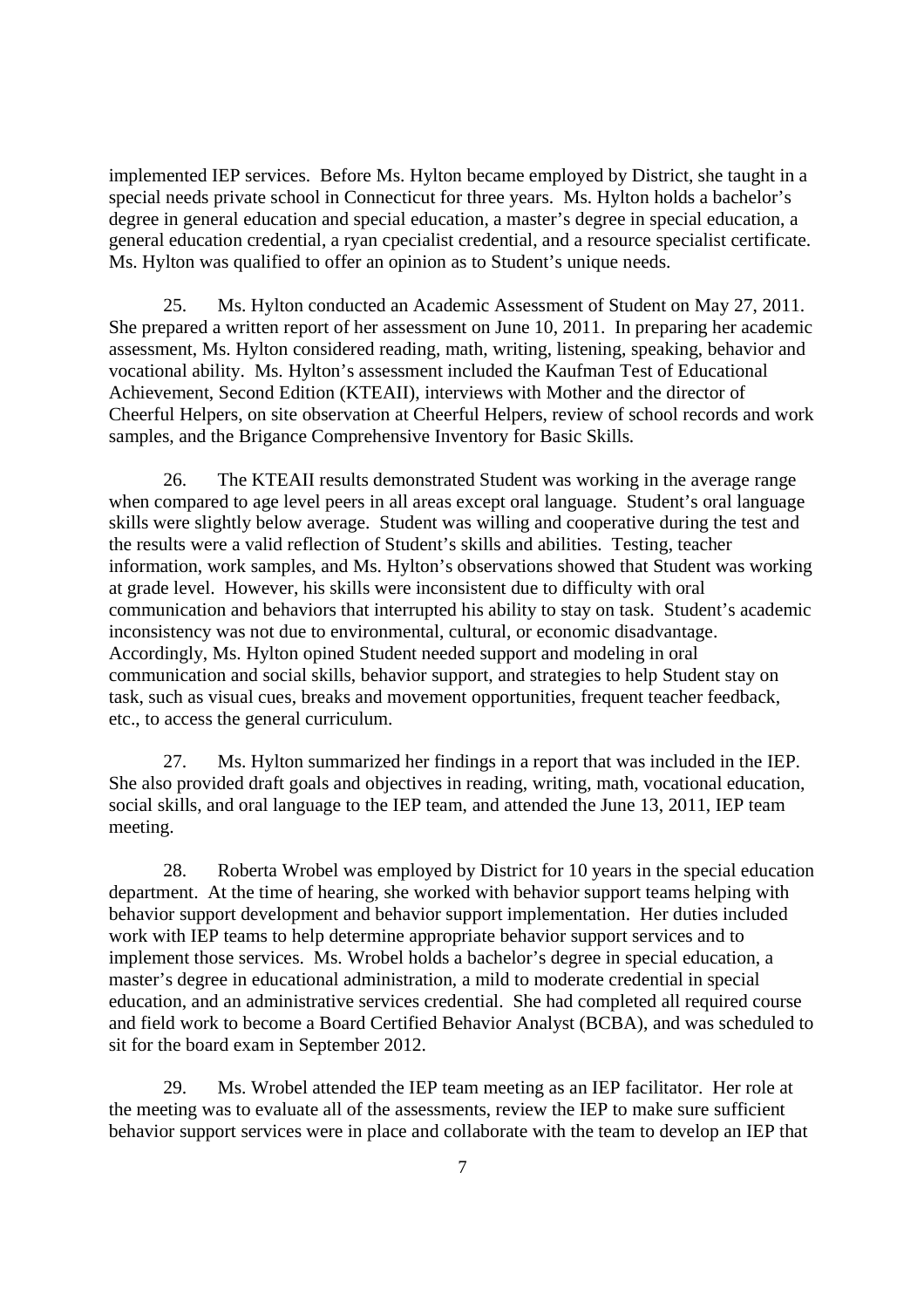would meet Student's needs in the LRE. She assisted the IEP team to develop the accommodations, modifications and supports contained in the IEP.

### *June 13, 2011, IEP Team Meeting*

30. The IEP team met on June 13, 2011. In addition to Ms. Ricci, Ms. Galam, Ms. Salyards, Ms. Hylton, and Ms. Wrobel, Mother, District Administrator Lillian Waters, general education teacher Irma Navarette, Cheerful Helpers' director Ellen Perlman, and Student advocate Bobbie Westil attended. Ms. Ricci, Ms. Galam, Ms. Salyards, and Ms. Hylton presented and explained their assessments, PLOP's and proposed goals and objectives.

31. Mother, her advocate, and the director of Cheerful Helpers actively participated in the IEP meeting. Parents were provided copies of the goals before the meeting to share with Cheerful Helpers so that they could help with development of goals. The director of Cheerful Helpers provided draft goals to the IEP team. Although Parents declined to be present at hearing, the IEP sets forth Mother's input and Parental Concerns with particularity. Mother was provided "A Parent's Guide to Special Education Services" including "Procedural Safeguards."

32. The IEP team reviewed and discussed Student's prior assessments, goals and PLOP's. The IEP team determined that Student had met all 10 goals from his then current IEP and each of the two objectives for each goal, although Student continued to need help or prompting from adults in the social/emotional area and he forgot safety rules when anxious.

33. Student's PLOPs in reading, writing, math, oral language, vocational/behavior, LAS, visual motor, and social/emotional were discussed and Mother's input was noted throughout. Input from Ms. Perlman was also noted. Student's PLOP's reflected Student's strengths and needs in each area.

34. Student's PLOP's in reading, receptive and expressive language, and math were within average range, although he had some difficulties in each area. In reading, Student's phonemic awareness was within normal range. He had trouble completing reading tasks without being silly and he needed multiple prompts to follow directions during testing. He did not separate words into phonemes, had difficulty matching letters with sounds, distinguishing non-rhyming words and identifying words with similar ending sounds. Comprehension became more difficult with longer stories. Student met his language goals. He was receiving 90 minutes of LAS per week. He was able to participate in his LAS session almost flawlessly for 30 minutes with an incentive. Although Student's LAS had improved, he continued to need help with pragmatics in social situations and in communicating with peers. Student's math difficulties were with word problems, telling time, recognizing symbols and writing his numbers properly.

35. Student had difficulty with visual motor skills, social skills, oral language and behavior. Student could write his first name with a mix of upper and lower case letters but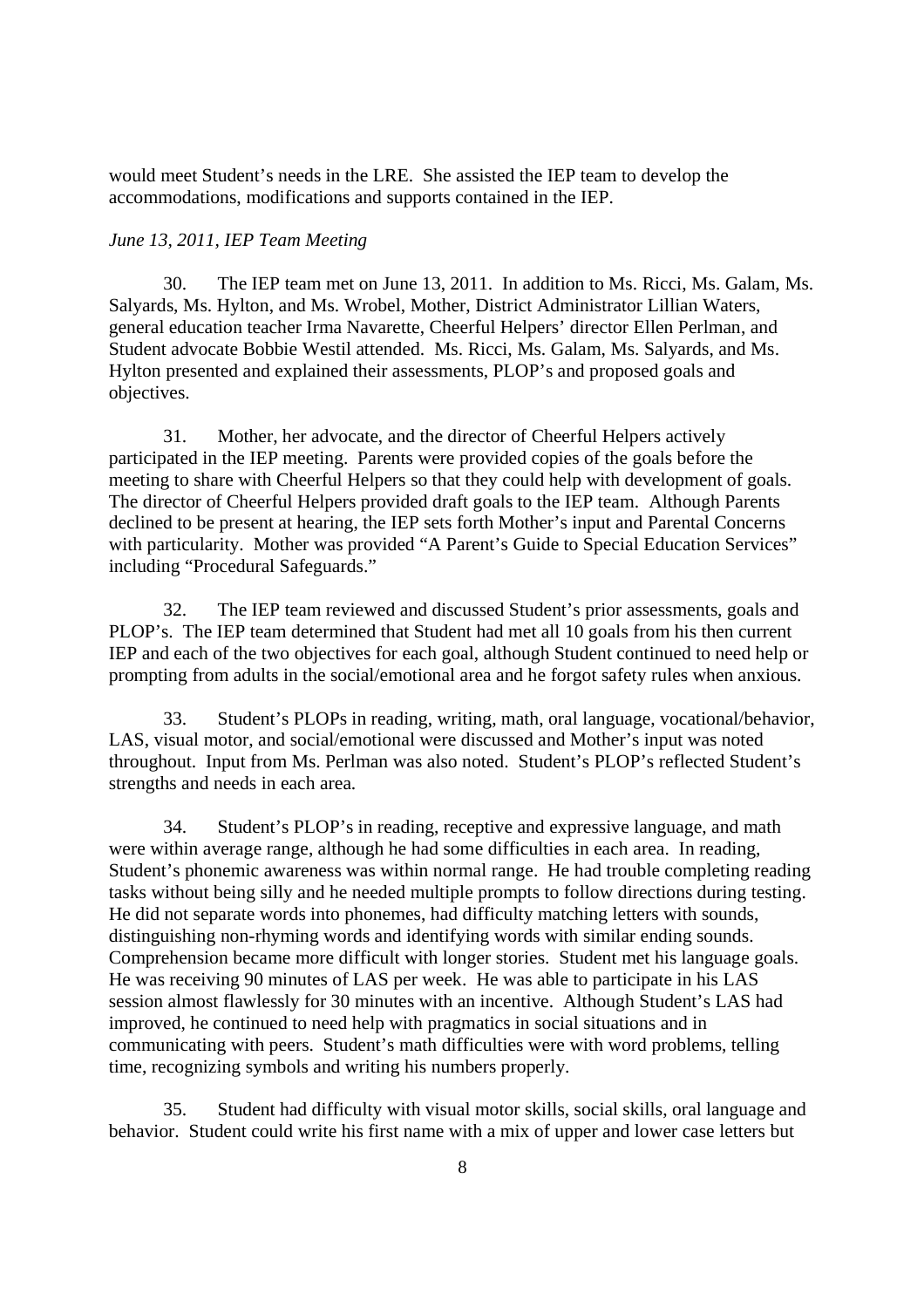not his last name. He could write 18 out of 26 letters in the alphabet. He could copy letters and words when given a model but had difficulty with neatness and letter formation. He did not complete writing tasks even when given multiple prompts. Student's oral language difficulty was in pragmatics, and in answering literal and inferential comprehension questions in stories comprised of six to eight sentences. When asked to describe a picture, he was unable to accurately describe two or more events depicted in the picture. Student's LAS needs related to deficits in social skills and conversation. Student's behavior difficulties impacted his ability to interact with peers, transition from one activity to another, and perform non-preferred tasks. He struggled with selective attention and distractibility.

36. Student was described as engaging, funny, bright, and eager to learn. He responded well to direction from adults. OT and LAS providers reported Student often responded to clear firm directives, tangible rewards, such as stickers, and a structured environment. His ability to manage his emotions and communicate his needs was improving. Student's autism continued to impact his ability to interact appropriately with peers, manage his emotions, and complete his work independently.

## *The IEP*

37. The team considered all of the observations, assessments and academic testing, Student's PLOP's, and information obtained from his Parents, his teacher and the director of Cheerful Helpers. The team, including Mother, agreed that the appropriate placement for Student was a general education kindergarten.

38. The team determined that Student would need accommodations, modifications and supports to provide instruction, opportunities for modeling appropriate behavior, peer interaction and practice in the area of social skills. Several modifications and accommodations addressed Student's difficulties with anxiety and transitioning using visual cues and strategies such as a picture schedule to help Student prepare for transitions through classroom activities, help Student to work through tasks, and understand classroom expectations. Student's behavior issues were addressed by providing sensory breaks, and opportunities to move to alleviate frustration and reduce stress when Student became overwhelmed. Academic supports to help Student succeed in the larger general education class included clear directions with verbal and visual prompts to follow classroom routines, procedures and instruction followed by frequent checks for comprehension and explicit instruction. These accommodations, modifications and supports included frequent rewards and praise when Student demonstrated appropriate social interaction to address Student's difficulty with social skills and peer relationships.

39. The team determined that Student would need additional services beyond what was available in the classroom. These services included LAS, behavior intervention development (BID), behavior intervention implementation (BII), counseling, OT, and resource specialist program (RSP) in math, reading, writing, oral language, vocational education, social skills, and behavior support. The team further determined a Functional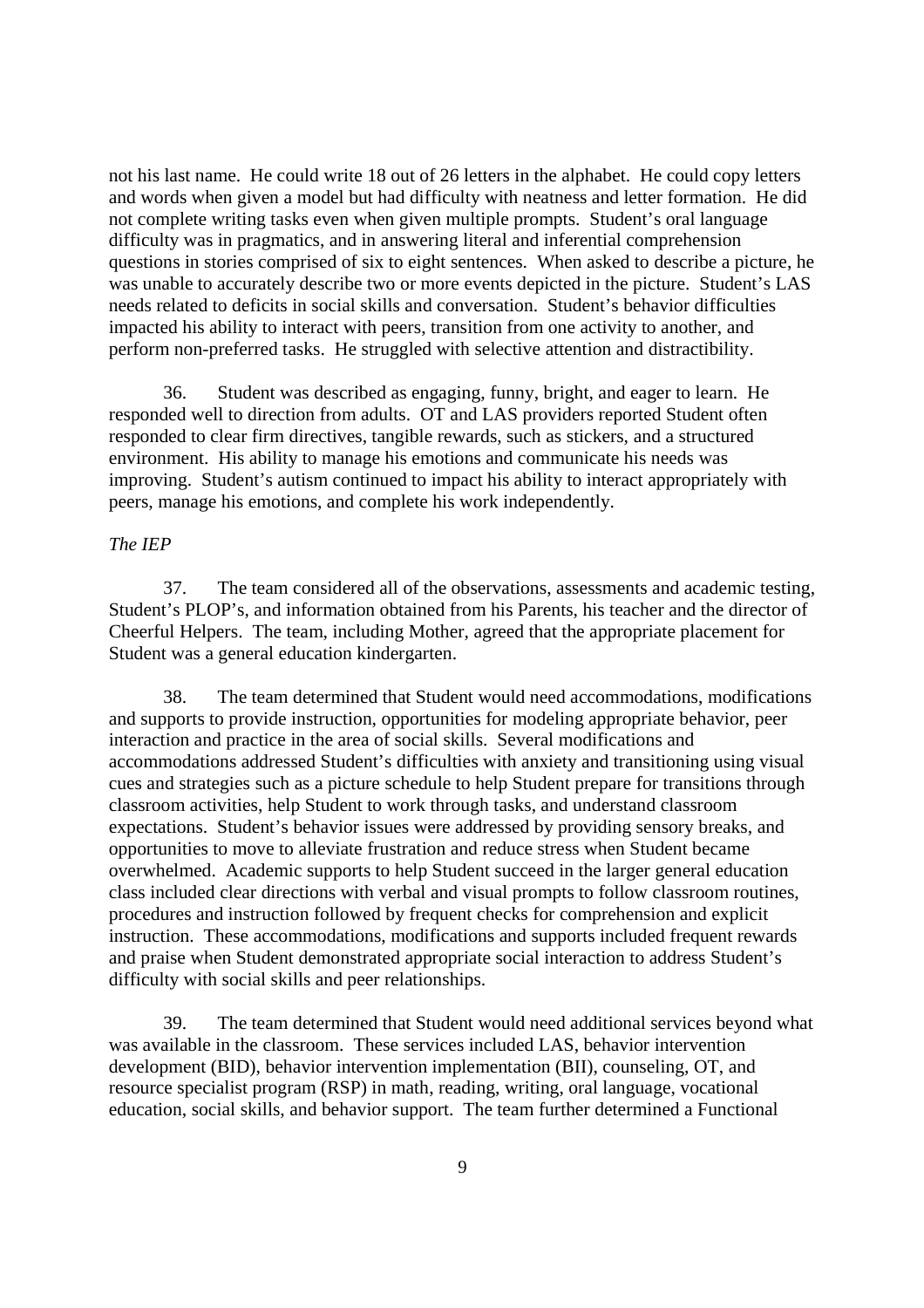Behavior Assessment (FBA) plan would be developed by September 30, 2011 and an IEP meeting held in December 2011 to determine the level of behavior supports needed.

40. The IEP included 10 goals: 1) in reading, Student would state the name and sound of a letter with 90 percent accuracy in four of five trials; 2) for behavior, Student would use particularly identified strategies to appropriately handle anxiety, excitation and distress with 80 percent accuracy in three of five trials throughout the school day; 3) in writing, on visual or verbal cue, Student would write words and three brief sentences on a given topic using correct word order with 80 percent accuracy in four of five trials; 4) in math, Student would use objects to demonstrate single digit addition and subtraction problems with 80 percent accuracy in four of five trials; 5) in vocational education, Student would transition to new or non-preferred activities within two or three minutes with one teacher prompt and work for 10 minutes with 90 percent accuracy in four of five trials; 6) in social skills, Student would sustain attention with a peer for five to 10 minutes in a common activity with 90% accuracy in three of five opportunities during a school day; 7) in oral language, Student would answer oral comprehension questions about a story or event by remaining on topic, retelling in correct order using content to clarify meaning, and making predictions using complete sentences with 90 percent accuracy in three of four trials; 8) in language pragmatics, Student would participate in conversation with peers and adults over three to five turns staying on topic, using comments and/or questions, and paralinguistic cues, in five to seven opportunities throughout the school day; 9) in visual motor, Student would copy one sentence using proper letter formation, sizing, and spacing between parallel lines, using no more than two verbal or physical prompts, with 80 percent accuracy in three of four trials; and 10) in pupil counseling, Student would use verbal statements to describe distress, anxiety and/or frustration 50 percent of the time. Incremental objectives for each goal were also set forth in the IEP.

41. District offered placement in a general education kindergarten classroom at Third Street Elementary School with accommodations, modifications and related services. Related services included: LAS for 195 minutes per month, with 120 of those minutes in a pull-out setting;<sup>2</sup> BID for 1,200 minutes per month; BII for 3,600 minutes per month; counseling for 45 minutes per week in a pull-out setting; RSP services to address math, reading, writing and language, each for 100 minutes per week in a pull-out setting; RSP services to address vocational education, social skills, and behavior support for 100 minutes a week; and OT services for 60 minutes per month with 30 of those minutes in a pull-out setting.

42. Parents did not agree with District's offer. Although Parents agreed Student required placement with typical peers in a general education classroom, they believed Student needed a smaller class size and a more appropriate curriculum. They believed pullout services would be disruptive. Parents requested placement at an alternative school of

<sup>&</sup>lt;sup>2</sup> "Pull-out" and "push-in" settings describe whether the services are provided outside the classroom or in the class room, respectively.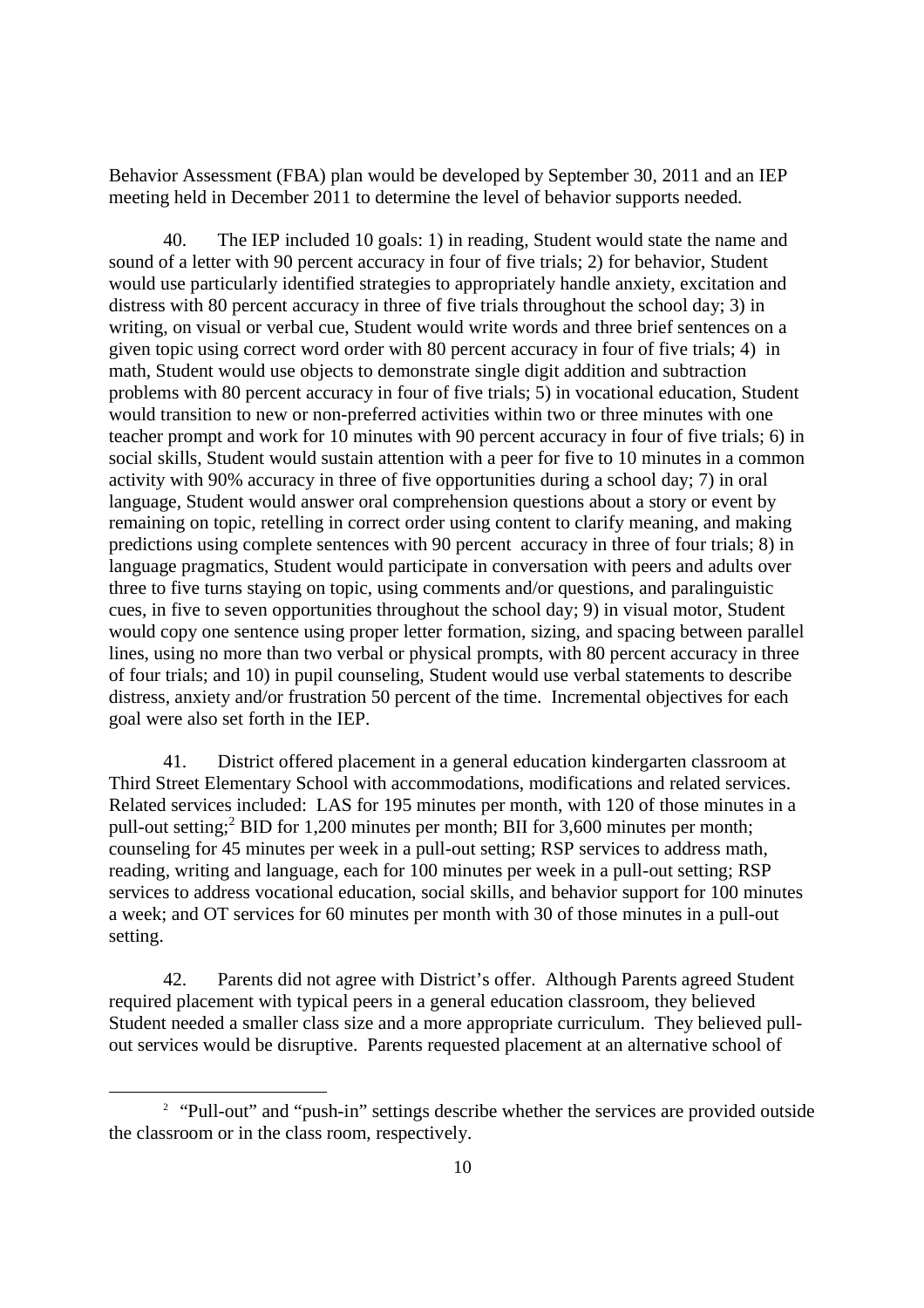their choice with an aide from a non-public agency (NPA), and that District continue Student's present levels of LAS and OT.

#### LEGAL CONCLUSIONS

1. District contends that the June 13, 2011, IEP constituted an offer of FAPE in the LRE. As discussed below, the placement and related services included in the June 13, 2011, IEP offered Student a FAPE in the LRE.

#### *Applicable Law*

2. As the petitioning party, District has the burden of proof on all issues. (*Schaffer v. Weast* (2005) 546 U.S. 49, 56-62 [126 S.Ct. 528, 163 L.Ed.2d 387].)

3. A child with a disability has the right to a FAPE under the Individuals with Disability Education Act (IDEA). (20 U.S.C. § 1412(a)(1)(A); Ed. Code, §§ 56000, 56026.) FAPE means special education and related services that are available to the student at no cost to the parent or guardian, that meet the state educational standards, and that conform to the student's IEP. (20 U.S.C. § 1401(9); Ed. Code, § 56031; Cal. Code Regs., tit. 5, § 3001, subd. (p).) The term "related services" (in California, "designated instruction and services"), includes transportation and other developmental, corrective, and supportive services as may be required to assist a child to benefit from education. (20 U.S.C. § 1401(26); Ed. Code, § 56363, subd. (a).)

4. In *Board of Education of the Hendrick Hudson Central School Dist., et al. v. Rowley* (1982) 458 U.S. 176, 201 [102 S.Ct. 3034, 73 L.Ed.2d 690] (*Rowley*), the Supreme Court held that "the 'basic floor of opportunity' provided by the [IDEA] consists of access to specialized instruction and related services which are individually designed to provide educational benefit to" a child with special needs. *Rowley* expressly rejected an interpretation of the IDEA that would require a school district to "maximize the potential" of each special needs child "commensurate with the opportunity provided" to typically developing peers. (*Id*. at p. 200.) Instead, *Rowley* interpreted the FAPE requirement of the IDEA as being met when a child receives access to an education that is reasonably calculated to "confer some educational benefit" upon the child. (*Id*. at pp. 200, 203-204, 207; *Park v. Anaheim Union High School Dist.* (9th Cir. 2006) 464 F.3d 1025, 1031.)

5. In resolving the question of whether a school district has offered a FAPE, the focus is on the adequacy of the school district's proposed program. (See *Gregory K. v. Longview School Dist.* (9th Cir. 1987) 811 F.2d 1307, 1314.) A school district is not required to place a student in a program preferred by a parent, even if that program will result in greater educational benefit to the student. (*Ibid.*) For a school district's offer of special education services to a disabled pupil to constitute a FAPE under the IDEA, a school district's offer of educational services and/or placement must be designed to meet the student's unique needs, comport with the student's IEP, and be reasonably calculated to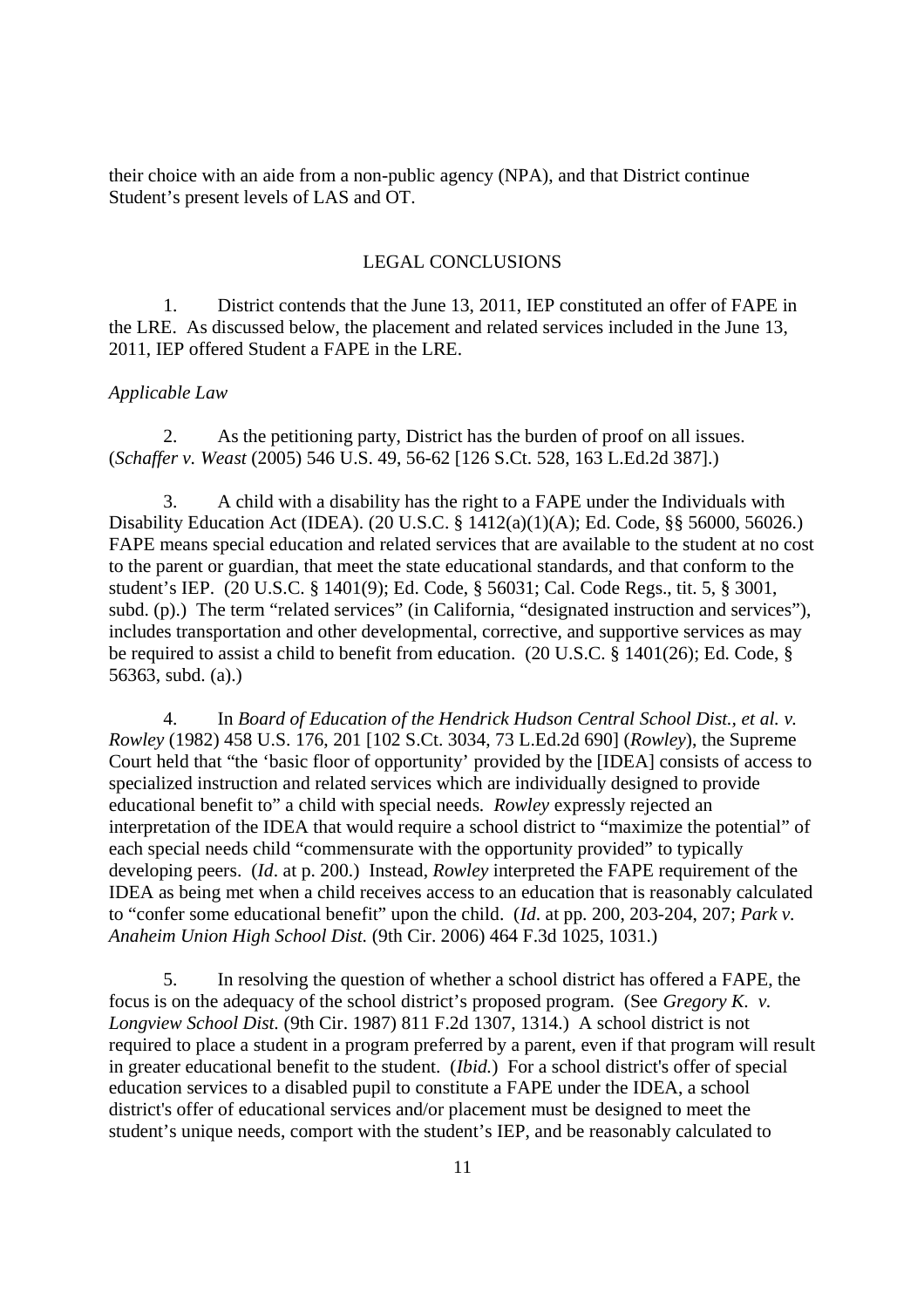provide the pupil with some educational benefit in the least restrictive environment. (*Ibid.*) Whether a student was denied a FAPE is determined by looking to what was reasonable at the time, not in hindsight. (*Adams v. State of Oregon* (9th Cir. 1999) 195 F.3d 1141, 1149, citing *Fuhrman v. East Hanover Bd. of Education* (3d Cir. 1993) 993 F.2d 1031, 1041.)

6. As long as a school district provides an appropriate education, methodology is left up to the district's discretion. (*Rowley*, *supra*, 458 U.S. at p. 209; *Roland M. v. Concord Sch. Committee* (1st Cir. 1990) 910 F.2d 983, 992.)

7. When a school district seeks to prove that it provided a FAPE to a particular student, it must also show that it complied with the procedural requirements under the IDEA. (*Rowley*, *supra*, 458 U.S. at pp. 200, 203-204, 206-207.)

8. For purposes of evaluating a child for special education eligibility, the district must ensure that "the child is assessed in all areas of suspected disability." (20 U.S.C. §  $1414(b)(3)(B)$ ; Ed. Code, § 56320, subd. (f).) The assessment must be conducted in a way that: 1) uses a variety of assessment tools and strategies to gather relevant functional, developmental, and academic information, including information provided by the parent; 2) does not use any single measure or assessment as the sole criterion for determining whether a child is a child with a disability; and 3) uses technically sound instruments that may assess the relative contribution of cognitive and behavioral factors, in addition to physical or developmental factors. The assessments used must be: 1) selected and administered so as not to be discriminatory on a racial or cultural basis; 2) provided in a language and form most likely to yield accurate information on what the child knows and can do academically, developmentally, and functionally; 3) used for purposes for which the assessments are valid and reliable; 4) administered by trained and knowledgeable personnel; and 5) administered in accordance with any instructions provided by the producer of such assessments. (20 U.S.C. §§ 1414(b) & (c)(5); Ed. Code, §§ 56320, subds. (a) & (b), 56381, subd. (h).) No single measure, such as a single intelligence quotient, shall be used to determine eligibility or services. (Ed. Code, § 56320, subds. (c) & (e).)

9. An IEP must include a statement of the special education and related services, based on peer-reviewed research to the extent practicable that will be provided to the student.  $(20 \text{ U.S. C. }$ § 1414(d)(1)(A)(i)(IV); 34 C.F.R. § 300.320(a)(4)(2006)<sup>3</sup>; Ed. Code, § 56345, subd. (a)(4).) The IEP must include a projected start date for services and modifications and, the anticipated frequency, location and duration of services and modifications. (20 U.S.C. § 1414(d)(1)(A)(i)(VII); 34 C.F.R. § 300.320(a)(7); Ed. Code, § 56345, subd. (a)(7).) Only the information set forth in title 20 United States Code section 1414(d)(1)(A)(i) must be included in the IEP and the required information need only be set forth once. (20 U.S.C. § 1414(d)(1)(A)(ii); 34 C.F.R. § 300.320(d); Ed. Code, § 56345, subds. (h) & (i).)

<sup>&</sup>lt;sup>3</sup> All subsequent references to the Code of Federal Regulations are to the 2006 edition.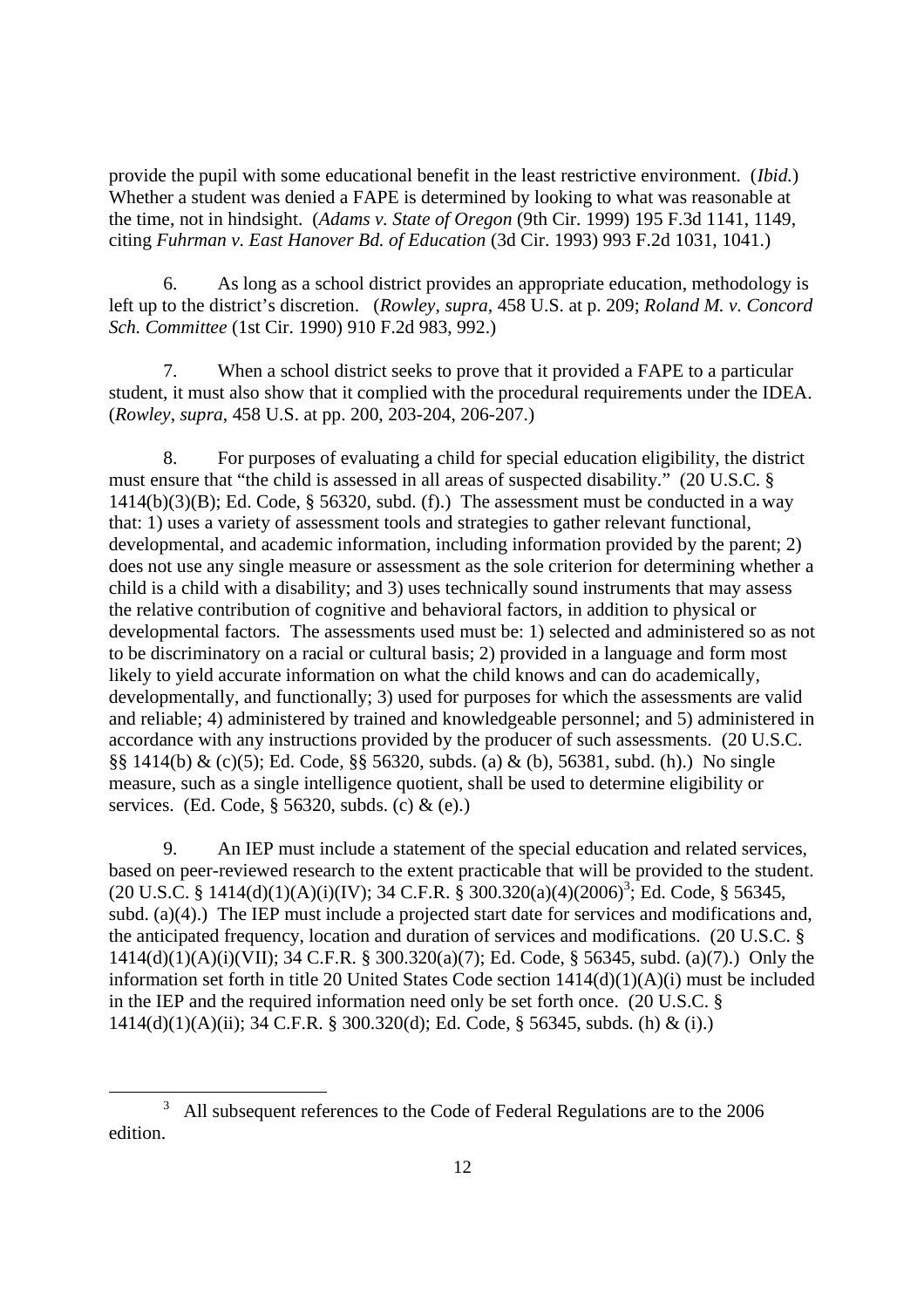10. An IEP must contain a statement of measurable annual goals related to "meeting the child's needs that result from the child's disability to enable the child to be involved in and progress in the general curriculum" and "meeting each of the child's other educational needs that result from the child's disability."  $(20 \text{ U.S.C.} \$ 1414(d)(1)(A)(i)(II));$ Ed. Code, § 56345, subd. (a)(2).) The IEP must also contain a statement of how the child's goals will be measured. (20 U.S.C. § 1414(d)(1)(A)(i)(III); Ed. Code, § 56345, subd. (a)(3).) The IEP must show a direct relationship between PLOP's, the goals, and the educational services to be provided. (Cal. Code Regs., tit. 5, § 3040, subd. (c).)

11. An IEP team is required to include: one or both of the student's parents or their representative; a regular education teacher if a student is, or may be, participating in regular education; a special education teacher; a representative of the school district who is qualified to provide or supervise specially designed instruction, is knowledgeable about the general education curriculum and is knowledgeable about available resources; a person who can interpret the instructional implications of assessments results; at the discretion of the parties, other individuals; and when appropriate, the person with exceptional needs. (34 C.F.R. § 300.321(a); Ed. Code, §§ 56341, subd. (b), 56342.5 [parents must be part of any group that makes placement decisions].)

12. The parents of a child with a disability must be afforded an opportunity to participate in meetings with respect to the identification, evaluation, and educational placement of the child; and the provision of FAPE to the child. (34 C.F.R. § 300.501(a); Ed. Code, § 56500.4.) A parent has meaningfully participated in the development of an IEP when he or she is informed of the child's problems, attends the IEP meeting, expresses disagreement regarding the IEP team's conclusions, and requests revisions in the IEP. (*N.L. v. Knox County Schools* (6th Cir. 2003) 315 F.3d 688, 693; *Fuhrmann v. East Hanover Bd. of Educ*.*, supra,* 993 F.2d at p. 1036 [parent who has an opportunity to discuss a proposed IEP and whose concerns are considered by the IEP team has participated in the IEP process in a meaningful way].)

13. In determining the educational placement of a child with a disability a school district must ensure that: 1) the placement decision is made by a group of persons, including the parents, and other persons knowledgeable about the child, the meaning of the evaluation data, and the placement options, and takes into account the requirement that children be educated in the least restrictive environment; 2) placement is determined annually, is based on the child's IEP and is as close as possible to the child's home; 3) unless the IEP specifies otherwise, the child attends the school that he or she would if non-disabled; 4) in selecting the LRE, consideration is given to any potential harmful effect on the child or on the quality of services that he or she needs; and 5) a child with a disability is not removed from education in age-appropriate regular classrooms solely because of needed modifications in the general education curriculum. (34 C.F.R. § 300.116.)

14. To provide the LRE, school districts must ensure, to the maximum extent appropriate: 1) that children with disabilities are educated with non-disabled peers; and 2) that special classes or separate schooling occur only if the nature or severity of the disability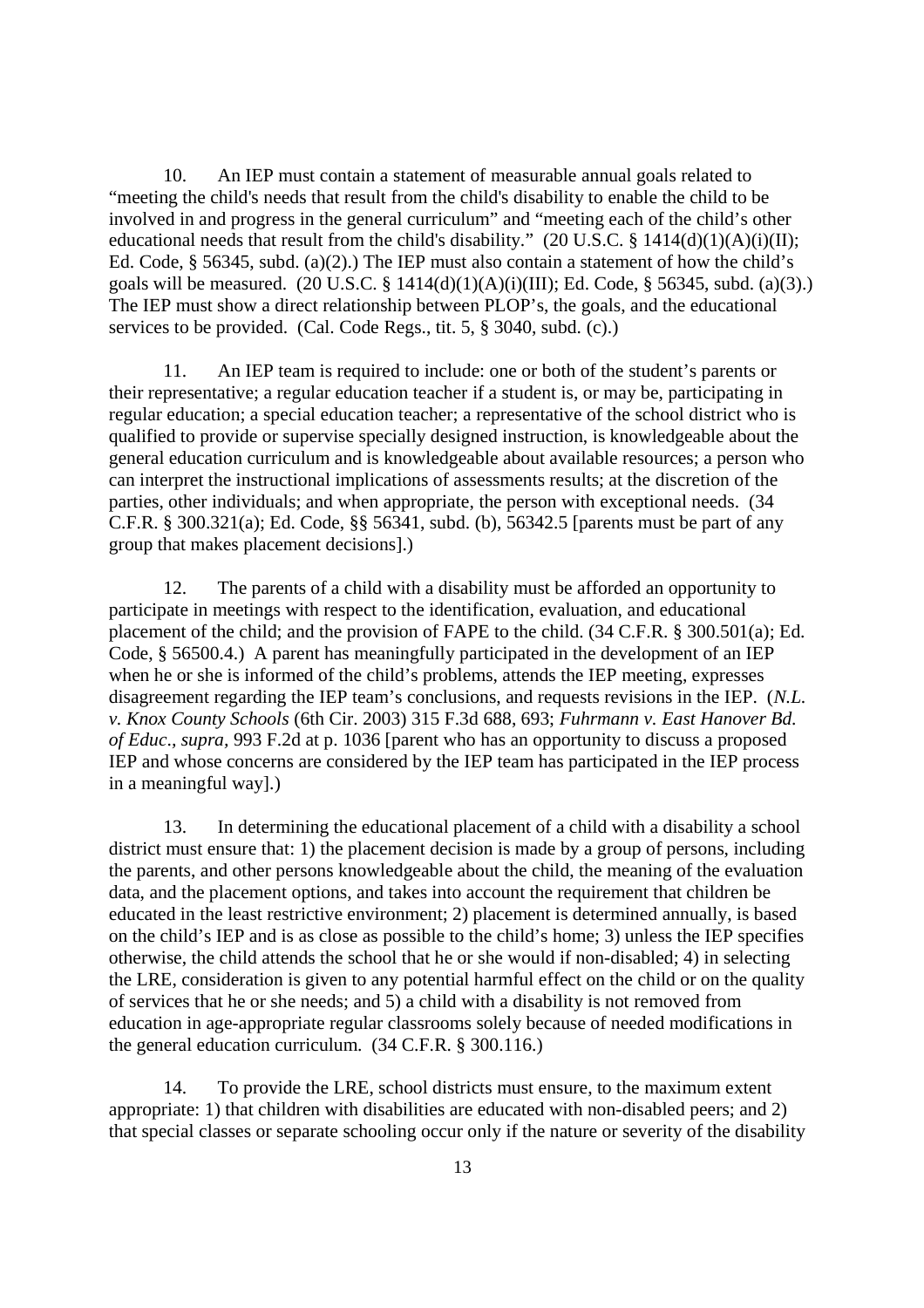is such that education in regular classes with the use of supplementary aids and services cannot be achieved satisfactorily. (20 U.S.C.  $\S$  1412(a)(5)(A); 34 C.F.R. 300.114 (a); Ed. Code, § 56031.) To determine whether a special education student could be satisfactorily educated in a regular education environment, the Ninth Circuit Court of Appeals has balanced the following factors: 1) "the educational benefits of placement full-time in a regular class"; 2) "the non-academic benefits of such placement"; 3) the effect [the student] had on the teacher and children in the regular class"; and 4) "the costs of mainstreaming [the student]." (*Sacramento City Unified School Dist. v. Rachel H.* (9th Cir. 1994) 14 F.3d 1398, 1404 (*Rachel H*.) [adopting factors identified in *Daniel R. v. State Board of Ed*. (5th Cir. 1989) 874 F.2d 1036, 1048-1050]; see also *Clyde K. v. Puyallup School Dist. No. 3* (9th Cir. 1994) 35 F.3d 1396, 1401-1402 [applying *Rachel H.* factors to determine that self-contained placement outside of a general education environment was the LRE for an aggressive and disruptive student with attention deficit hyperactivity disorder and Tourette's Syndrome].)

15. If a parent refuses services in an IEP that had been consented to in the past, or the school district determines that the refused services are required to provide a FAPE, the school district shall file a request for a due process hearing. (Ed. Code, § 56346, subds. (d)  $\&$  (f).)

## *Analysis*

16. As an initial matter, District demonstrated that Student was properly assessed in all areas of suspected disability prior to the development of District's IEP offer. The areas of suspected disability were identified in the settlement agreement. Each of the assessors was credible and well qualified based on years of experience and professional credentials. All of the assessors used a variety of assessment instruments and methods. None of the assessors relied upon any single test or procedure or any single source of information. All of the assessment materials were appropriate, the assessments were properly administered in Student's primary language and the results were valid. (Factual Findings 2-11, 14-16, 19-21, 24-26; Legal Conclusion 8.)

17. The IEP team meeting was also procedurally proper. The IEP team included all necessary members, Mother, a regular teacher, a special education teacher, representatives from District, as well as an advocate and the preschool director invited by Student. All of the professionals who conducted assessments attended, and each of them was qualified to explain her results and recommendations. Parents, their advocate, and the director of Student's pre-school, fully participated in the IEP team meeting. Their input was included, they had an opportunity to ask questions and their concerns were addressed in the IEP. (Factual Findings 13, 18, 23, 27, 28-31, 33, 37; Legal Conclusions 11- 13.)

18. The IEP met all written requirements. The IEP contained a full description of the offered placement, and all services, modifications, and accommodations. The IEP contained measurable annual goals that addressed academics, behavior, visual motor skills (writing), social skills, oral language, language pragmatics, and pupil counseling, all of the areas of need identified by the assessments and the IEP team. The evidence showed that all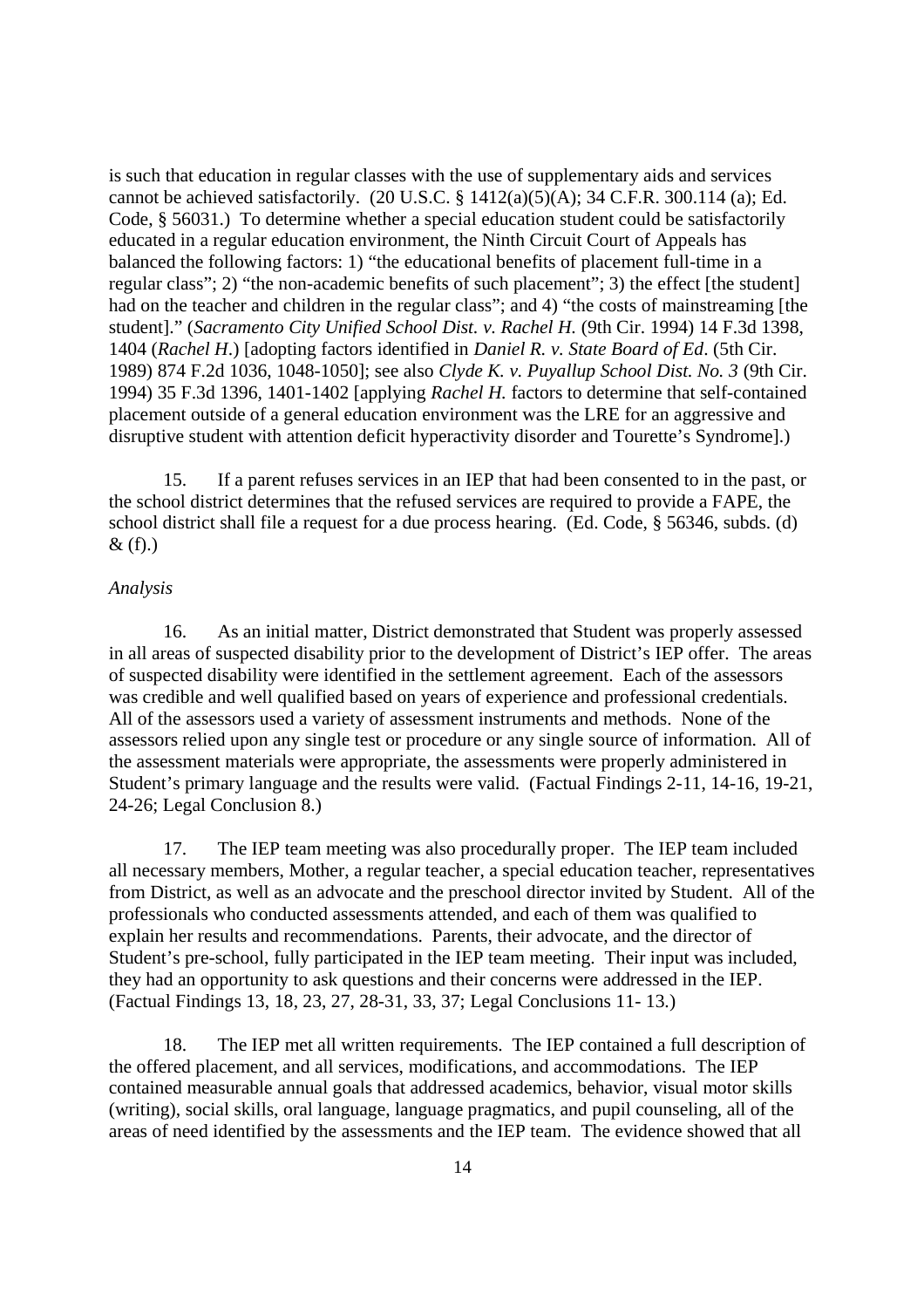of the goals were drafted based on an extensive review of Student's PLOP's, past goals, and new information obtained through the assessment process. (Factual Findings 36-40; Legal Conclusions 7, 9-10.)

19. Finally, as discussed below, the IEP was designed to meet Student's unique needs and was reasonably calculated to provide Student with some educational benefit in the LRE. (See *Rowley, supra,* 458 U.S. at pp. 200-204.)

20. First, the offer of placement in general education kindergarten was appropriate because Student was able to function at age/grade level with accommodations and support. The general education kindergarten class in Student's school of residence, with appropriate related services, was the LRE. The IDEA expresses a policy preference for inclusion to the maximum extent appropriate as an aspiration for all children with special needs. (See 20 U.S.C. § 1412(a)(5)(A); 34 C.F.R. §§ 300.114 & 300.116; Ed. Code, § 56031.) The *Rachel H.* case from the Ninth Circuit demonstrates that the question of whether general education is appropriate requires balancing multiple factors. (See *Rachel H., supra,* 14 F.3d at p. 1404.) Applying the *Rachel H.* factors in this case, District's offered program met the IDEA's aspiration of inclusion to the maximum extent appropriate. The school psychologist, occupational therapist, LAS pathologist, special education resource specialist, and the behavior support specialist all testified Student was able to access the general education kindergarten curriculum with appropriate related services. District demonstrated Student was capable of doing the work assigned to him in the general education setting, that he was able to work with his teachers and classmates, and that he would benefit academically and socially in the general education environment. Student was making improvement in all areas. There was no evidence Student's behaviors adversely affected other students. He was well behaved, bright and responded to adult direction. Parents did not object to general education placement. Rather, Parents believed Student required full inclusion with typical peers at an alternative school site and an NPA aide. However, *Rowley* leaves program methodology to District's discretion and, while District is required to consider Parental input, Parent's placement preference is not controlling. At hearing, there was no evidence to contradict District's evidence showing the offer of placement was appropriate. (Factual Findings 12, 17, 22, 26, 29, 31-42; Legal Conclusions 3-6, 13-14.)

21. Finally, District's evidence showed that the type, frequency, and duration of related services, as well as the accommodations and modifications were appropriate. Student's behaviors impacted his ability to function in the classroom. The IEP included a comprehensive program of BID and BII services, modifications and accommodations to be used in the classroom to address these behaviors and an FBA to further determine the level of supports needed. Student's previous goals for LAS and OT had been met. Student's assessments showed adequate LAS and motor skills but that he had pragmatic language difficulties communicating with his peers and moderate difficulty writing letters. The IEP addressed these needs by including "pull-out" OT and LAS therapy to provide specialized training, and "push-in" OT and LAS therapy so Student could practice these skills with classroom supervision. Student was working at age/grade level in all areas except oral language but his performance was inconsistent due to his behaviors. The IEP included